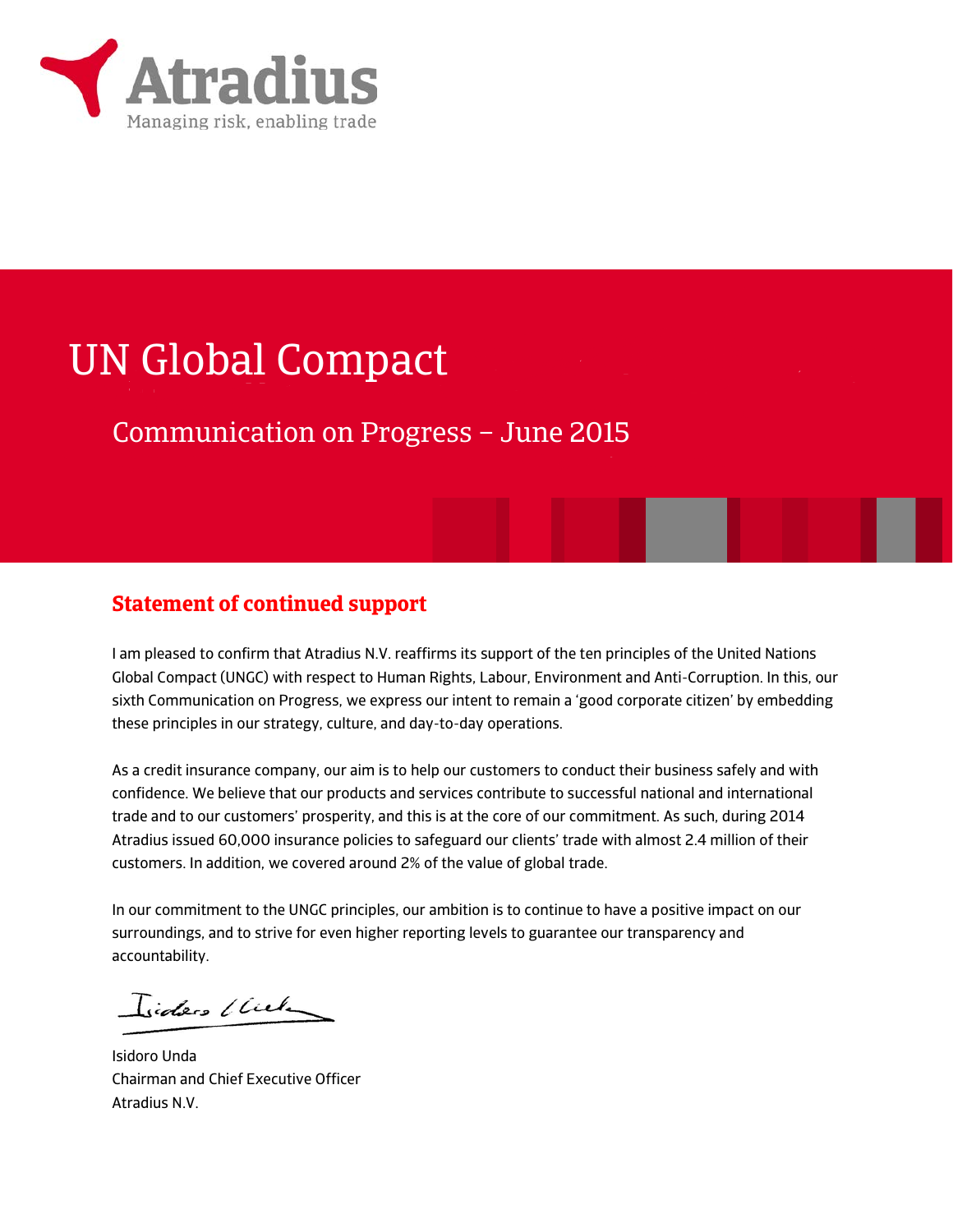## Atradius and CSR

To understand the way in which we manage our positive impact in the world, it is important to first understand our commercial function. As a leading global credit insurer, Atradius' aim is to support our customers' growth by strengthening their credit and cash management. Our core product – credit insurance – provides a safety net in the event that any of our customers' buyers fail to pay for the goods and services supplied on credit terms. In addition, we offer a wide range of credit management products and services, including bonding, debt collection and reinsurance, all of which are supported by the expertise of our people and a wealth of constantly updated financial data on over 200 million companies worldwide.

Thus, as a company whose remit is to enable successful trade, we believe that our biggest corporate responsibility is an economic one. Trade is by definition essential for the world's economic development. It allows companies to grow, compete and improve their products, thereby creating employment and reducing poverty. Our credit insurance is a vital element in ensuring that trade, and those engaged in trade, remain safe and secure. To this end, we enable over 60,000 businesses, shipping €800 billion in goods and services, to trade worldwide with confidence.

Through the strict corporate governance that ensures that we run our business and manage risk for our customers in a transparent and ethical way, we play an important role in helping those many thousands of customers around the world to remain profitable and to provide both employment and valuable services to their markets and communities.

The world is constantly changing, and to continue to serve our customers in this way we adapt and evolve as a business too. Each year we build on the foundation of service excellence which our customers value and have come to rely on, with product innovations designed to suit the specific needs of both small businesses and larger organizations, and a reinforcement of our drive for increased efficiency and improved customer service.

Whether through our core credit insurance products or our other credit and risk management services, excelling in the way we serve our customers is the main driver of our strategy: a strategy that is designed to maintain our own profitability and to create wealth and employment for our customers. Indeed that strong customer focus has always been a defining characteristic of the way we do business. During the reporting period we continued to ensure that all our people understand the need to maintain a customer-focused mindset, whatever their role within the organization.

That is a key factor in our CSR priority of, as it were, oiling the wheels of international trade with all the benefits that that brings in terms of wealth creation and well-being.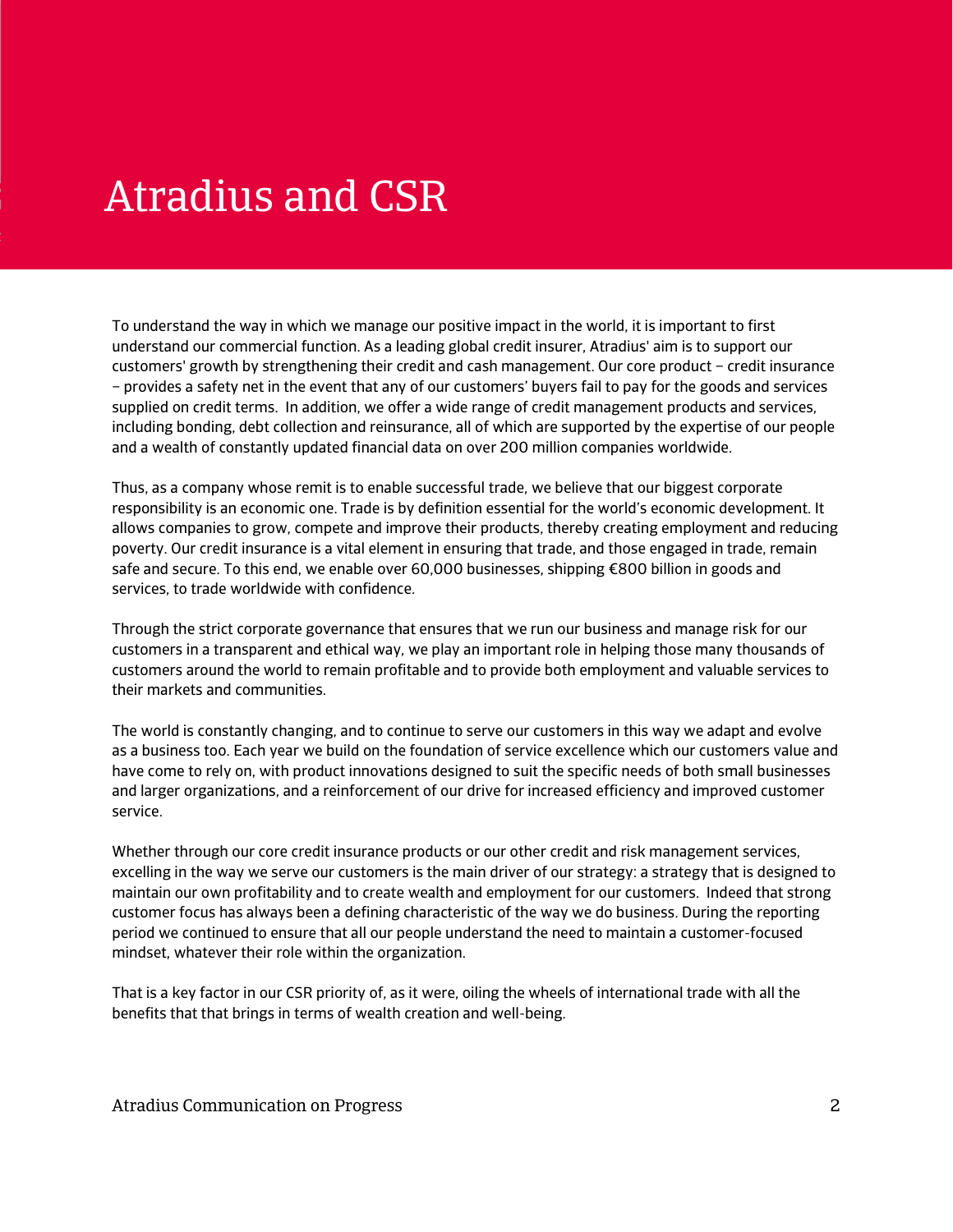Expertise in underwriting is at the core of what we do: one of the most fundamental aspects of our service proposition is our credit limit service. That is why we continue to invest in infrastructure that increases our underwriting capabilities.

Atradius' geographic expansion is of major strategic importance: we aim to support our customers wherever they do business, both now and in the future. In 2014 we extended our operations in markets that offer real growth opportunities for our customers. Latin America, South East Asia, Africa and Russia are all focus areas that will contribute to our customer's growth. Investment is the key to creating a solid base in these markets, ensuring that, wherever we are, we can offer the consistent excellence in underwriting, business intelligence, automation and communication that are our trademark.

Above all else, our people are our most valuable asset: it is their skill and professionalism that set us apart and allow us to deliver best-in-class service to our customers. That is why we are committed to ongoing investment in our employees. It is through that investment that we continue to improve our expertise in risk management and build lasting, meaningful and fruitful relationships with our customers – and fulfill our mission.

#### **Our material issues**

This year, we conducted a materiality analysis involving our most important stakeholder groups to further improve our corporate responsibility activities. This materiality matrix applied a mixture of competitor reviews, interviews with Atradius' top management, the European Workers Council and the Corporate Strategy & Development department, as well as surveys which were filled in by involved Atradius employees, the Atradius Leadership Team members and our external stakeholders.

The matrix consists of two axes. On the x-axis, issues are plotted based on the relative importance and relevance for the company, in this case Atradius. On the y-axis, issues are plotted based on the relative importance and relevance for stakeholders.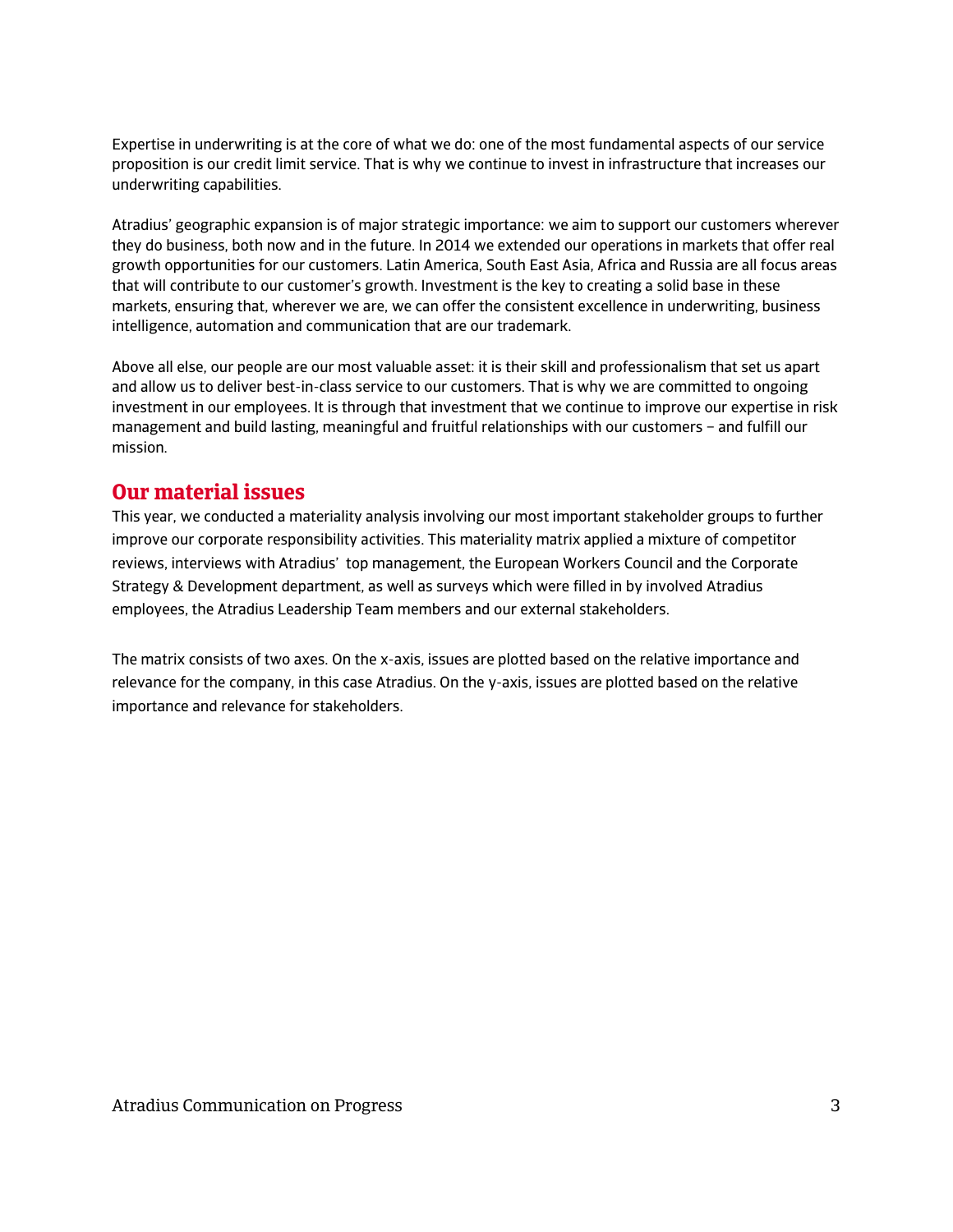#### Figure 1: Atradius Materiality Matrix



- 
- 1 Economic development & growth of emerging markets 7 8
- 2 Digitisation & 24/7 economy
- 
- 4 Environmental protection & sustainable sourcing
- 5 Demand of simplicity and transparency in product and service delivery
- 6 Fraudulent claims & trustworthiness of customers
- Customer loyalty & values
- Cybercrime & protection of sensitive information
- 3 Regulation & legislation 9 Employee satisfaction & retention
	- 10 Relationship management with partners and intermediaries
	- 11 Compliance and integrity management
	- 12 Corporate governance & risk management

Based on this first version of the materiality matrix, we hope to have opened the discussion on the topics that we should focus on in our business strategy development. As the matrix above demonstrates, our internal and external stakeholders have similar opinions regarding the relative importance of the presented topics. Moreover, stakeholders recognize that our biggest responsibilities indeed are the economic ones. There is one topic, however, which is deemed much more important by our external stakeholders than our internal stakeholders, namely the 'Environmental protection & sustainable sourcing', numbered as 4. In the coming period, we will analyse the outcomes of this materiality matrix in more detail and we will define next steps. We will start using the materiality matrix as one of the guiding elements in further development of our business strategy. In addition, the materiality matrix will be reviewed periodically, in order to incorporate new stakeholder views, changes in our surroundings, and to keep track of issues that we should be focusing on.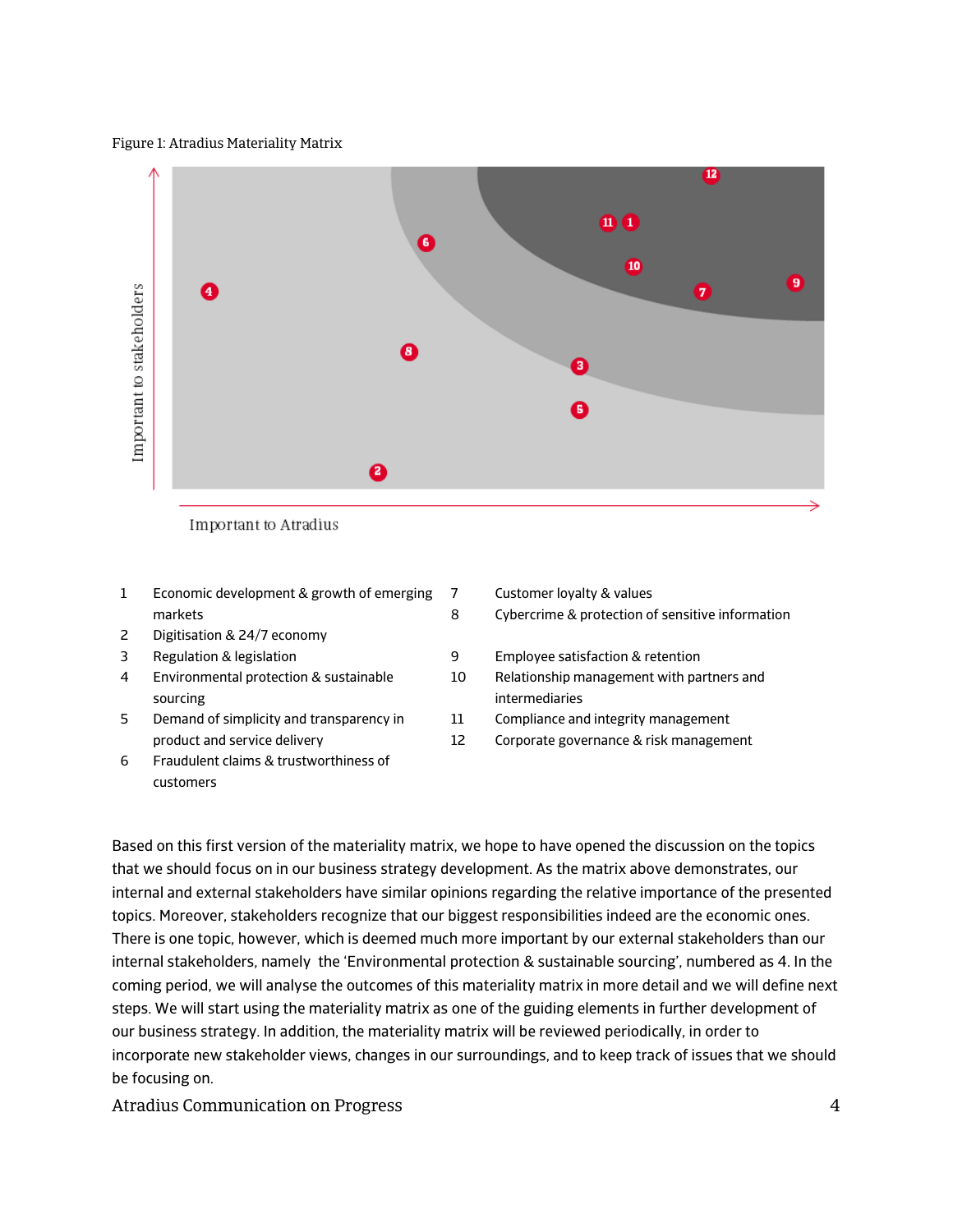# The ten principles

| Principle no. | <b>Global Compact Principle</b>                                                                           | <b>Assessment, Implementation &amp; Outcomes</b>                                                                                                                                                                                                                                                                                                                                           |
|---------------|-----------------------------------------------------------------------------------------------------------|--------------------------------------------------------------------------------------------------------------------------------------------------------------------------------------------------------------------------------------------------------------------------------------------------------------------------------------------------------------------------------------------|
|               | Businesses should support<br>and respect the protection<br>of internationally<br>proclaimed human rights. | Our commitment to upholding human rights in their many<br>forms is embodied in our Code of Conduct, which includes<br>the corporate, legal and ethical compliance principles that<br>apply to every Atradius employee.                                                                                                                                                                     |
|               |                                                                                                           | One example is the right to protection of personal data,<br>which is embodied in our Code of Conduct and<br>Compliance Codes. This right is embedded into the<br>procedure for processing personal data at Atradius.<br>Furthermore, our Supplier Code of Conduct includes<br>guidelines for supplier behaviour, covering the support of<br>and respect for human rights by our suppliers. |
|               |                                                                                                           | Last year, we started measuring our people's perceptions<br>of equal treatment in our biennial Employee Engagement<br>Survey. The survey states that, we acknowledge that<br>human rights encompass much more than equal<br>treatment. For that reason, during the next reporting<br>period, we will include more KPIs regarding human rights<br>in our data collection and analysis.      |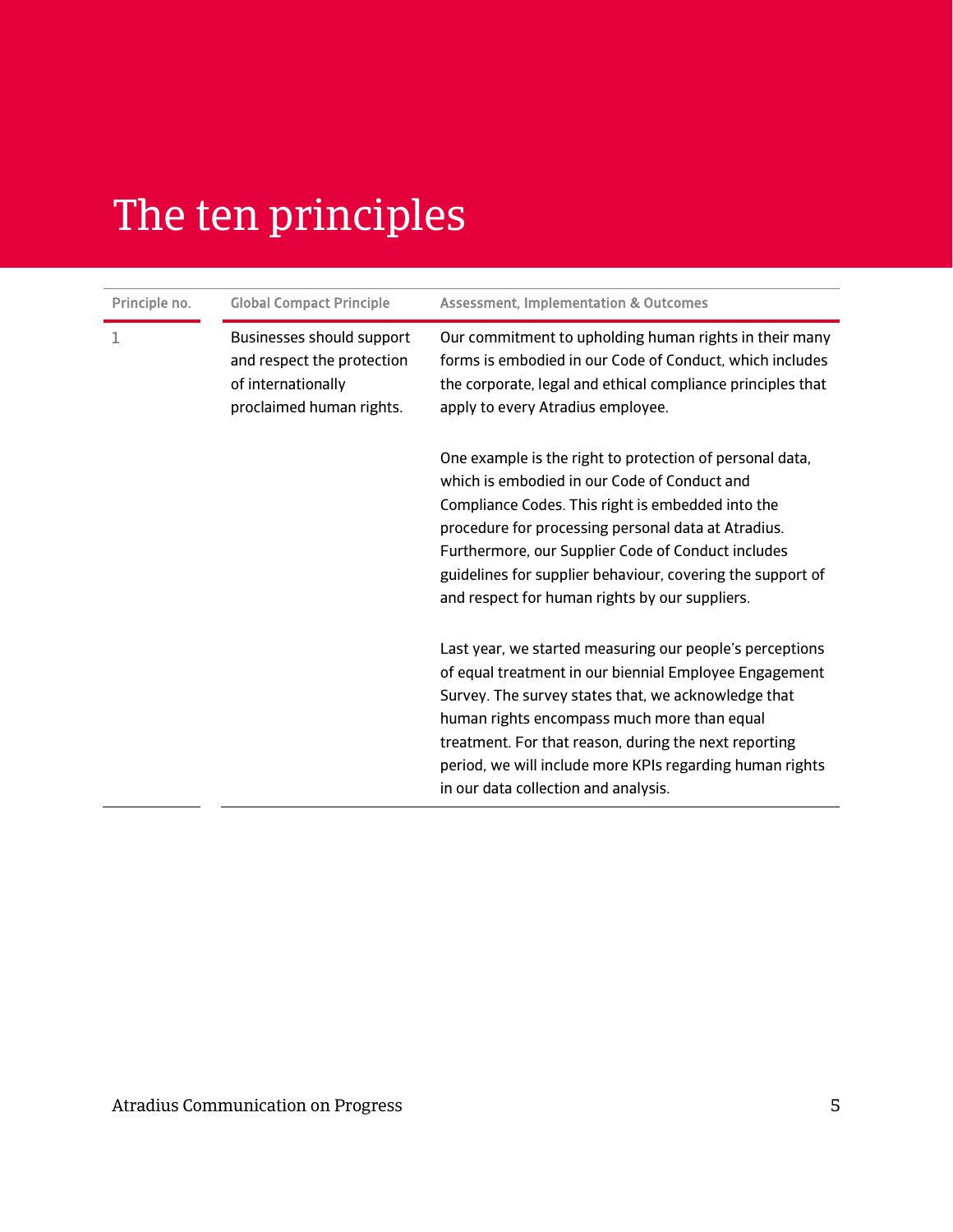| $\overline{c}$ | <b>Businesses should make</b><br>sure that they are not<br>complicit in human rights<br>abuses.                                      | We ensure that we comply with this principle throughout<br>our business, notably through prevention of breaches of<br>laws, rules and regulations as prescribed in our<br>Compliance Code.                                                                                                                                                                                |
|----------------|--------------------------------------------------------------------------------------------------------------------------------------|---------------------------------------------------------------------------------------------------------------------------------------------------------------------------------------------------------------------------------------------------------------------------------------------------------------------------------------------------------------------------|
|                |                                                                                                                                      | Another way in which we ensure that we comply with this<br>principle is by being transparent to the outside world in<br>what we do and how we do it. For example, our 'Evolve'<br>initiative, through which we motivate our staff to engage<br>in continuous improvement, is embedded in Atradius'<br>values, and makes us as a company more reliable and<br>accountable. |
|                |                                                                                                                                      | No incidents on human rights abuses have been reported<br>in the reporting period.                                                                                                                                                                                                                                                                                        |
| 3              | Businesses should uphold<br>the freedom of association<br>and the effective<br>recognition of the right to<br>collective bargaining. | Employee involvement is guaranteed through our<br>employee representations or labour unions in countries in<br>which this is not prohibited.                                                                                                                                                                                                                              |
|                |                                                                                                                                      | One example of the implementation of this principle in<br>practice is the Works Councils which are present in some<br>countries and also clustered regions - for example,<br>Europe. During Works Council meetings, employees are<br>able to raise concerns about specific topics. These topics<br>are then discussed with the Management Board.                          |
|                |                                                                                                                                      | No violations on freedom of associations have been<br>reported in the reporting period. The European Works<br>Council (EWC) held two face to face meetings with the<br>CEO and other management representatives in 2014.<br>After each meeting the EWC produced a newsletter for<br>employees highlighting topics covered.                                                |
| 4              | Businesses should uphold<br>the elimination of all forms<br>of forced and compulsory                                                 | Our compliance with national and international laws and<br>rules prohibit these forms of labour in our business.                                                                                                                                                                                                                                                          |
|                | labour.                                                                                                                              | No violations of our strict rules preventing compulsory<br>labour have been reported during the reporting period.                                                                                                                                                                                                                                                         |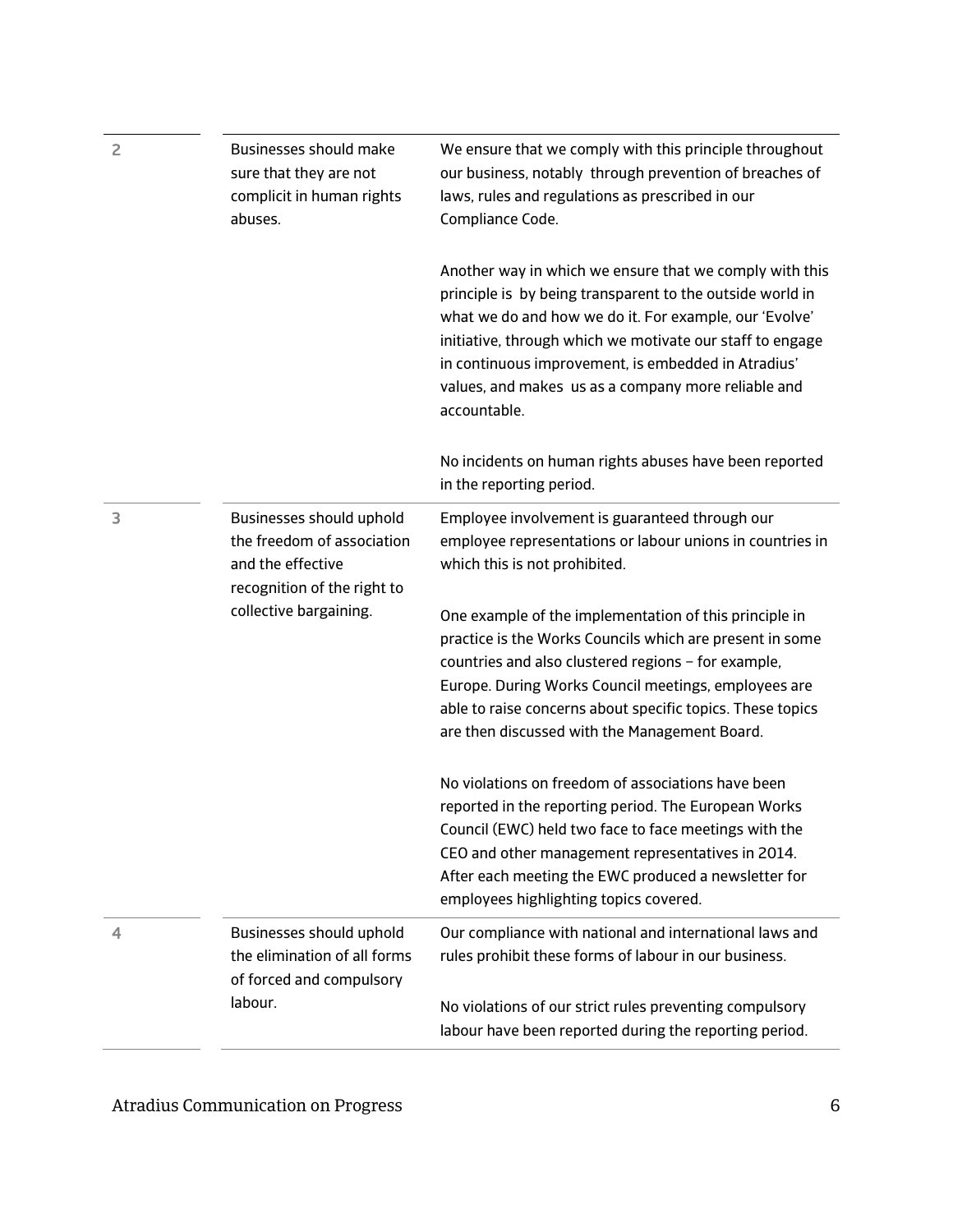| 5 | Businesses should uphold<br>the effective abolition of<br>child labour.                                         | Our compliance with national and international laws and<br>rules prohibit these forms of labour in our business.                                                                                                                                                                                                                                                                                                                                                                                                                                                                                                                                |
|---|-----------------------------------------------------------------------------------------------------------------|-------------------------------------------------------------------------------------------------------------------------------------------------------------------------------------------------------------------------------------------------------------------------------------------------------------------------------------------------------------------------------------------------------------------------------------------------------------------------------------------------------------------------------------------------------------------------------------------------------------------------------------------------|
|   |                                                                                                                 | The Group Procurement Framework states that every<br>(potential) supplier will be screened to find out whether or<br>not they apply the same standards of ethical practice as<br>Atradius, which also covers the abolition of child labour.                                                                                                                                                                                                                                                                                                                                                                                                     |
|   |                                                                                                                 | No violations of our strict rules on child labour have been<br>reported in the reporting period.                                                                                                                                                                                                                                                                                                                                                                                                                                                                                                                                                |
| 6 | Businesses should uphold<br>the elimination of<br>discrimination in respect of<br>employment and<br>occupation. | Our Code of Conduct states that all employees and<br>potential employees are treated equally, regardless of<br>their nationality, race, religion, age, sex, sexual<br>orientation, belief or due to disability. Furthermore,<br>harassment will not be tolerated.                                                                                                                                                                                                                                                                                                                                                                               |
|   |                                                                                                                 | All incidents of discrimination or disrespect can be<br>reported to our Employees' supervisor, Human Resources<br>representative, Group Compliance Manager, or designated<br>owner.                                                                                                                                                                                                                                                                                                                                                                                                                                                             |
|   |                                                                                                                 | No incidents have been reported in the reporting period.                                                                                                                                                                                                                                                                                                                                                                                                                                                                                                                                                                                        |
| 7 | Businesses should support a<br>precautionary approach to<br>environmental challenges.                           | Atradius has an environmental policy stating our<br>approach to environmental challenges in our business.                                                                                                                                                                                                                                                                                                                                                                                                                                                                                                                                       |
|   |                                                                                                                 | We have developed a system of measuring key<br>performance indicators for each country in which we<br>operate, to accurately gauge our consumption of energy<br>and other resources. We also monitor how much of that is<br>derived from renewable and recycled sources.<br>Furthermore, our greenhouse gas emissions and our<br>methods of disposal of waste materials are monitored.<br>While our measurement methods do have some<br>limitations, due to diversity among our different offices<br>and data collectors, such that not all of our data are<br>measured the same way, we are continuously seeking<br>ways to make improvements. |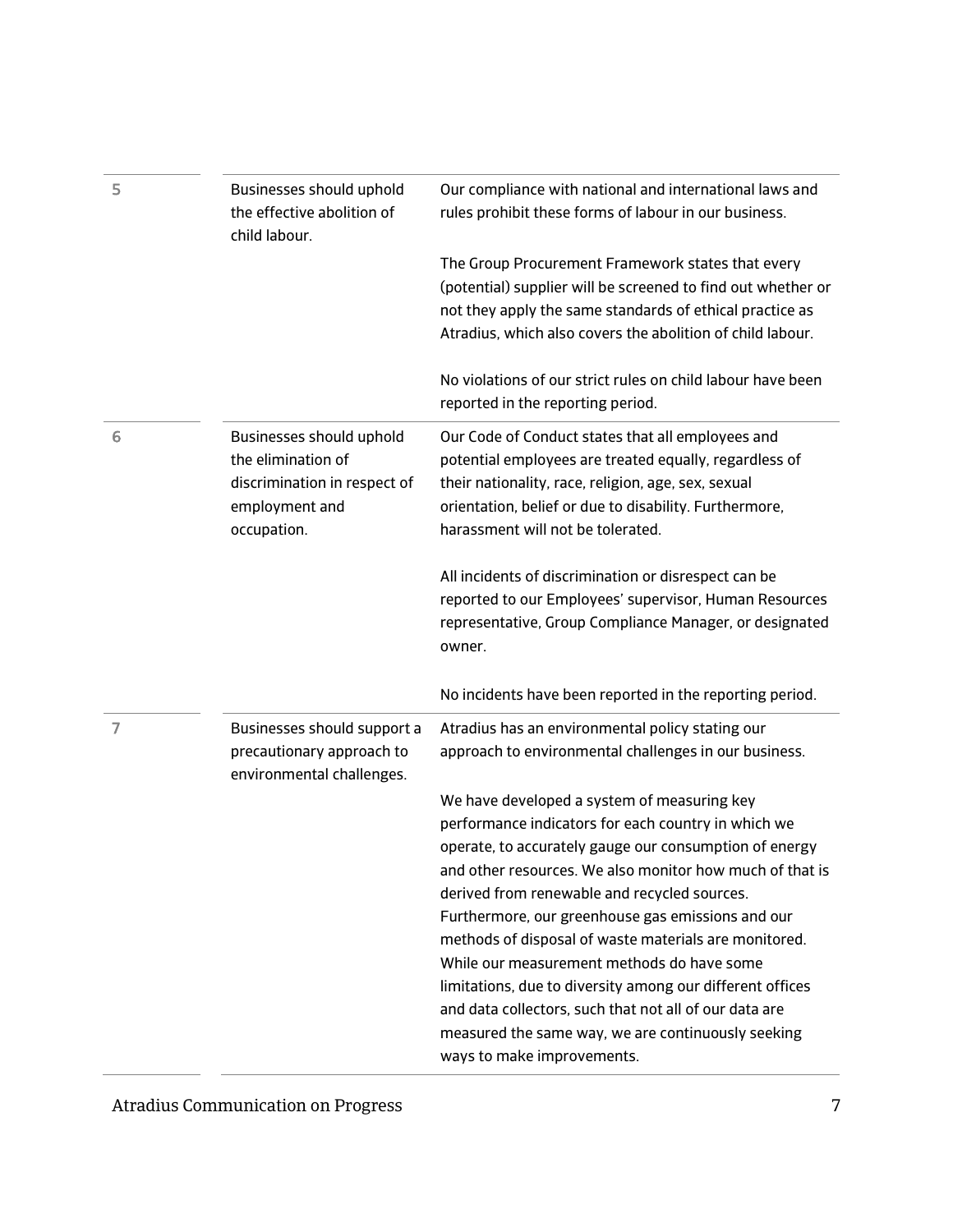|   |                                                                                                             | The definitions and measurement methods to gather<br>information on our key performance indicators remained<br>the same as previous years. An updated online data<br>collection tool is being used to collect and aggregate the<br>environmental KPI data. Our Country Managers in each<br>country are responsible for the quality of the submitted<br>data. Lastly the collected data is reviewed and verified at a<br>central level. All of the above positively contributes to the<br>quality of the obtained data. We plan to use these data in<br>the development of objectives for further reductions of<br>our environmental footprint. |
|---|-------------------------------------------------------------------------------------------------------------|------------------------------------------------------------------------------------------------------------------------------------------------------------------------------------------------------------------------------------------------------------------------------------------------------------------------------------------------------------------------------------------------------------------------------------------------------------------------------------------------------------------------------------------------------------------------------------------------------------------------------------------------|
| 8 | <b>Businesses should</b><br>undertake initiatives to<br>promote greater<br>environmental<br>responsibility. | To promote greater environmental responsibility,<br>initiatives have been introduced in respect of energy use,<br>recycling and disposal of waste, transportation and<br>procurement. These are stipulated in our environmental<br>policy.                                                                                                                                                                                                                                                                                                                                                                                                     |
|   |                                                                                                             | Each year, we aim to reduce our energy consumption by<br>efficient use and careful planning. Also, we minimize<br>waste and recycle materials whenever possible.<br>Furthermore, we make every endeavour to dispose our<br>waste in safe and responsible ways and we establish<br>travel plans that encourage staff to use alternatives to<br>single-occupancy car use.                                                                                                                                                                                                                                                                        |
|   |                                                                                                             | In 2014, some of our KPIs showed improvement while<br>others did not. For example, our CO2 footprint decreased,<br>while the amount of hazardous waste increased. We have<br>analysed these outcomes and know their causes, so that<br>this year we are able to monitor and improve these KPIs.                                                                                                                                                                                                                                                                                                                                                |
| 9 | <b>Businesses should</b><br>encourage the development<br>and diffusion of<br>environmentally friendly       | Our environmental policy states that we are willing to<br>make investments in order to improve our energy<br>efficiency.                                                                                                                                                                                                                                                                                                                                                                                                                                                                                                                       |
|   | technologies.                                                                                               | If we identify inefficiencies in any current facilities, we will<br>invest in environmentally friendly technologies in order to<br>reduce our energy use and costs. Furthermore, our<br>recently updated Corporate Real Estate Statement                                                                                                                                                                                                                                                                                                                                                                                                       |

 $\sim$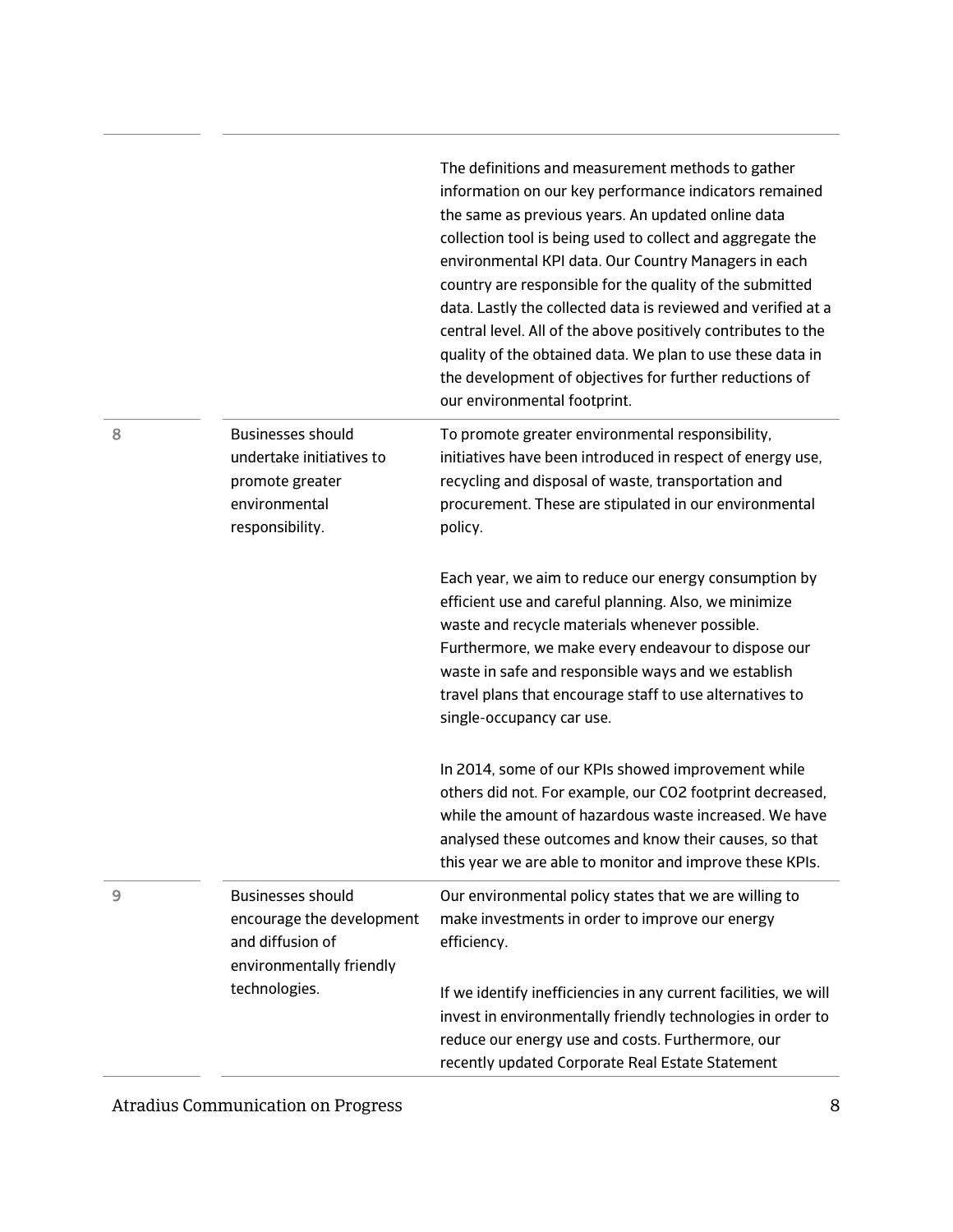|    |                                                                                              | includes technical principles which explain that, for all<br>technical specifications of buildings, requirements for<br>environmental and sustainability factors are taken into<br>account.                                                                                |
|----|----------------------------------------------------------------------------------------------|----------------------------------------------------------------------------------------------------------------------------------------------------------------------------------------------------------------------------------------------------------------------------|
|    |                                                                                              | In the Netherlands, for example, new hand dryers have<br>been installed in all of the washrooms because of the<br>excessive cost of paper towels and the waste produced by<br>these hand towels. This switch to new technology saves<br>us a considerable amount of waste. |
| 10 | <b>Businesses should work</b><br>against corruption in all its<br>forms, including extortion | Our Code of Conduct states that bribery and corruption<br>are never allowed.                                                                                                                                                                                               |
|    | and bribery.                                                                                 | Atradius employees are trained in this topic and are firmly<br>instructed not to accept gifts if this creates an obligation<br>for the receiving party.                                                                                                                    |
|    |                                                                                              | No incidents of corruption and bribery were reported in<br>the reporting period.                                                                                                                                                                                           |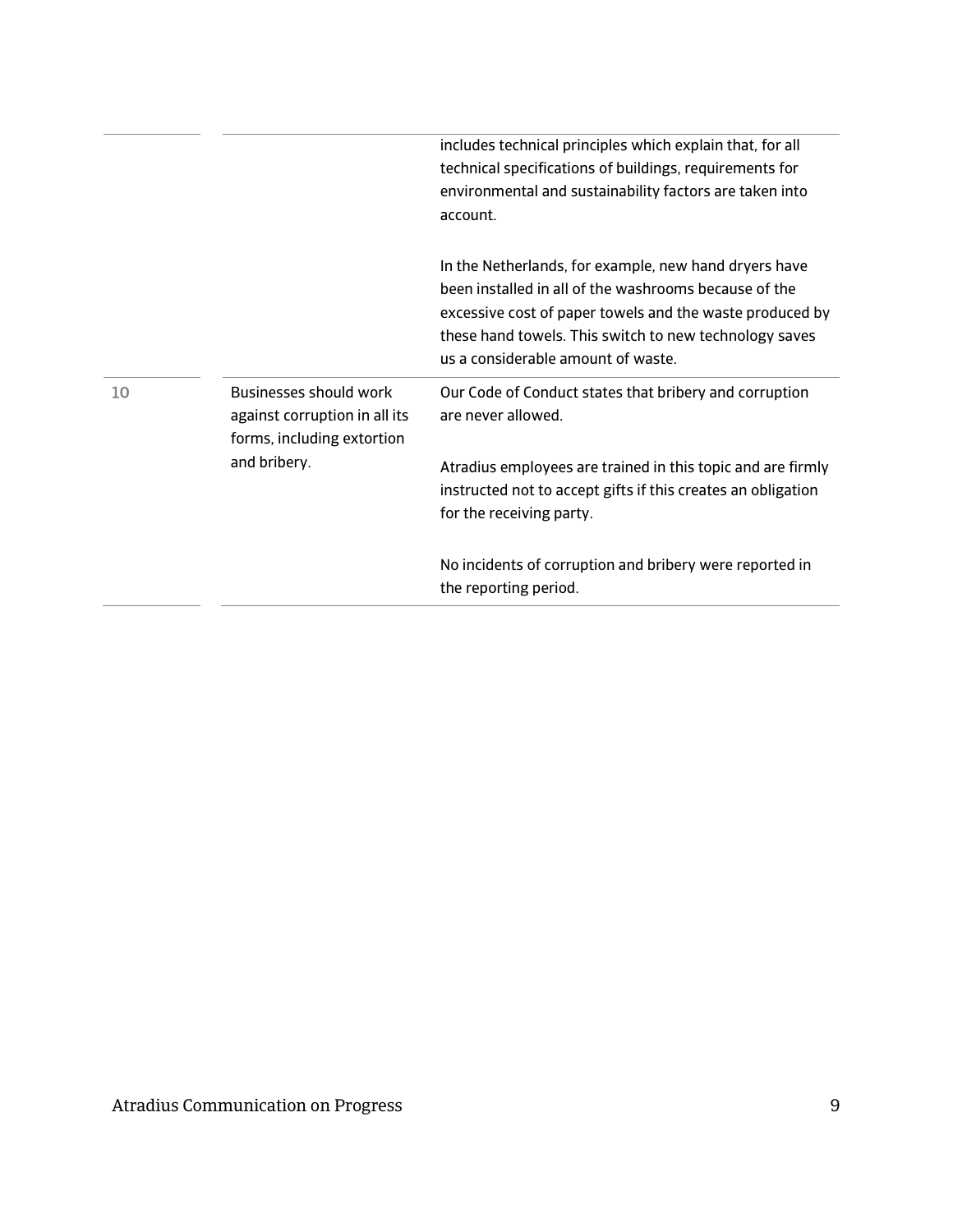# Activities across the Atradius Group

At Atradius, people in different offices in various countries work on CR.. We have a global CR team, consisting of 8 people from various departments and located all over the world. This team is responsible for our group CR activities, including the identification of material CR issues, the development of the CR policy and the evaluation of our activities. The team reports to Isidoro Unda, the CEO and Chairman of the management board. Each team member gets to spend 5 per cent of his or her work time on CR activities. Apart from this global CR team, each country has local CR activities coordinated by its Country Manager, who is responsible and accountable for the local implementation and maintenance of the CR strategy and the reporting on the applicable KPIs.

Apart from our commitment to the United Nations' Global Compact Principles, it is the hard work and enthusiasm of our entrepreneurial employees that makes our corporate responsibility a reality. Below, we describe just some of the CR activities that result from the enthusiasm and imagination of our people across the world.

### **Our people drive our corporate responsibility progress**

One example of a great activity initiated by our people is our participation in the Amsterdam City Swim last year. The Amsterdam City Swim is an annual charity event in which money is raised to cure for Amyotrophic Lateral Sclerosis (ALS). Two Atradius teams spent all summer finding sponsors and training hard to get fit and ready for the swim – which was more than two kilometres through the Amsterdam canals. Besides these two teams, numerous colleagues visited Amsterdam that day to support their swimming colleagues. In the end, more than EUR 10.000 was raised to find a cure for ALS. This year, we have colleagues in the US who will participate in the first New Amsterdam City Swim, with the same good cause. And our Dutch office will participate again this year, and is now one of the official sponsors of the Amsterdam City Swim!

Another example is the response of our colleagues in Hong Kong to the earthquake in Nepal, who helped filling a container full of clothes, toys and household goods in order to help earthquake victims to address some of their immediate needs.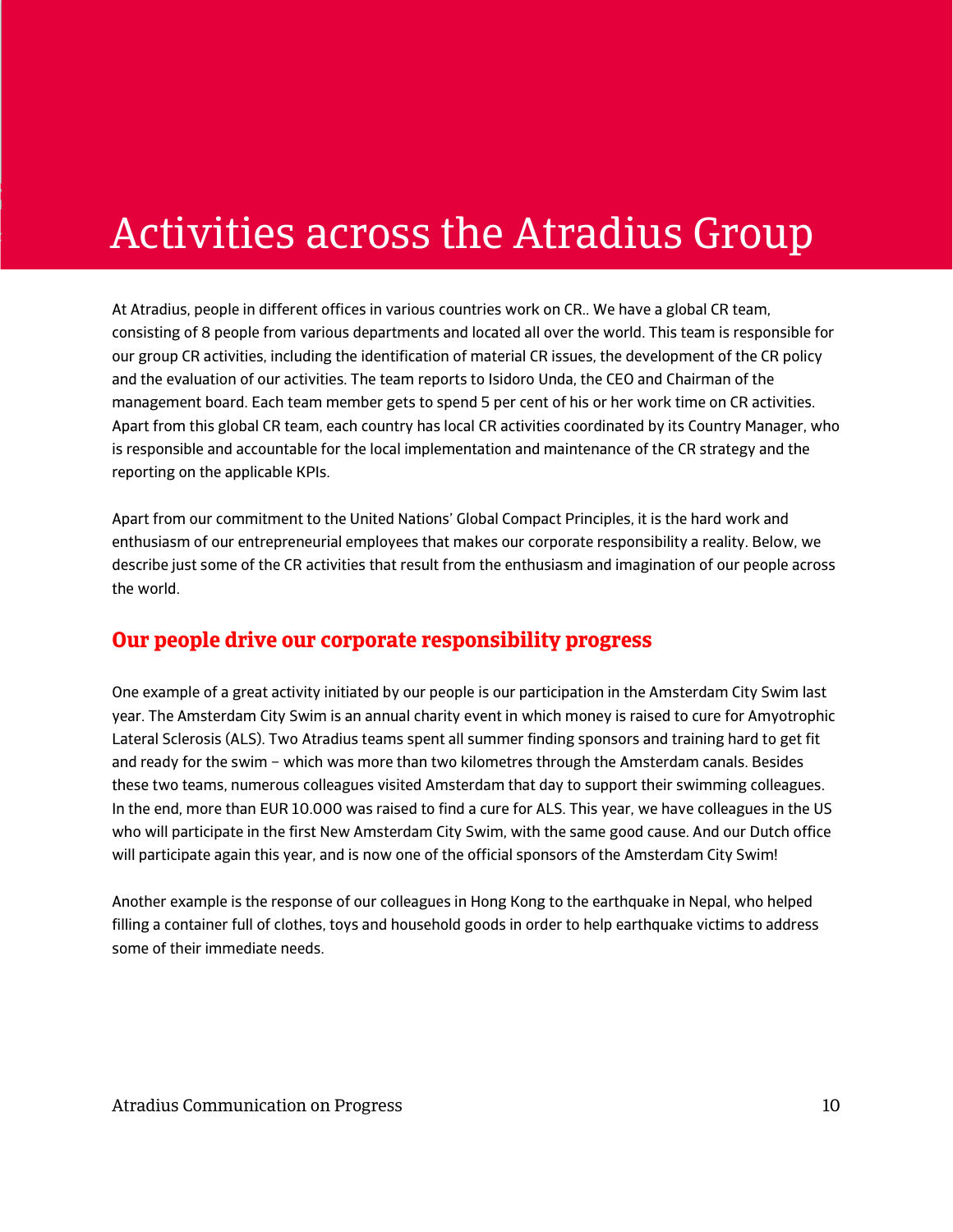# Ambition level

In the past few years we have developed our corporate social responsibility policy into one that we are proud of, which is why our ambition is to keep performing according to this policy. However, our commitment to corporate responsibility means that we can never 'rest on our laurels' and be satisfied with our performance. It is important that we keep progressing in our ambition and formulate objectives for each period. This chapter provides an insight into our objectives for future years.

For 2017 we aim to:

- report externally on the most applicable UNGC principles
- achieve GRI reporting with B application level
- have internal auditing of our CR reporting

For 2019 we aim to:

- report externally on all UNGC principles.
- achieve GRI reporting with A+ application level
- have external auditor's reassurance of our CR reporting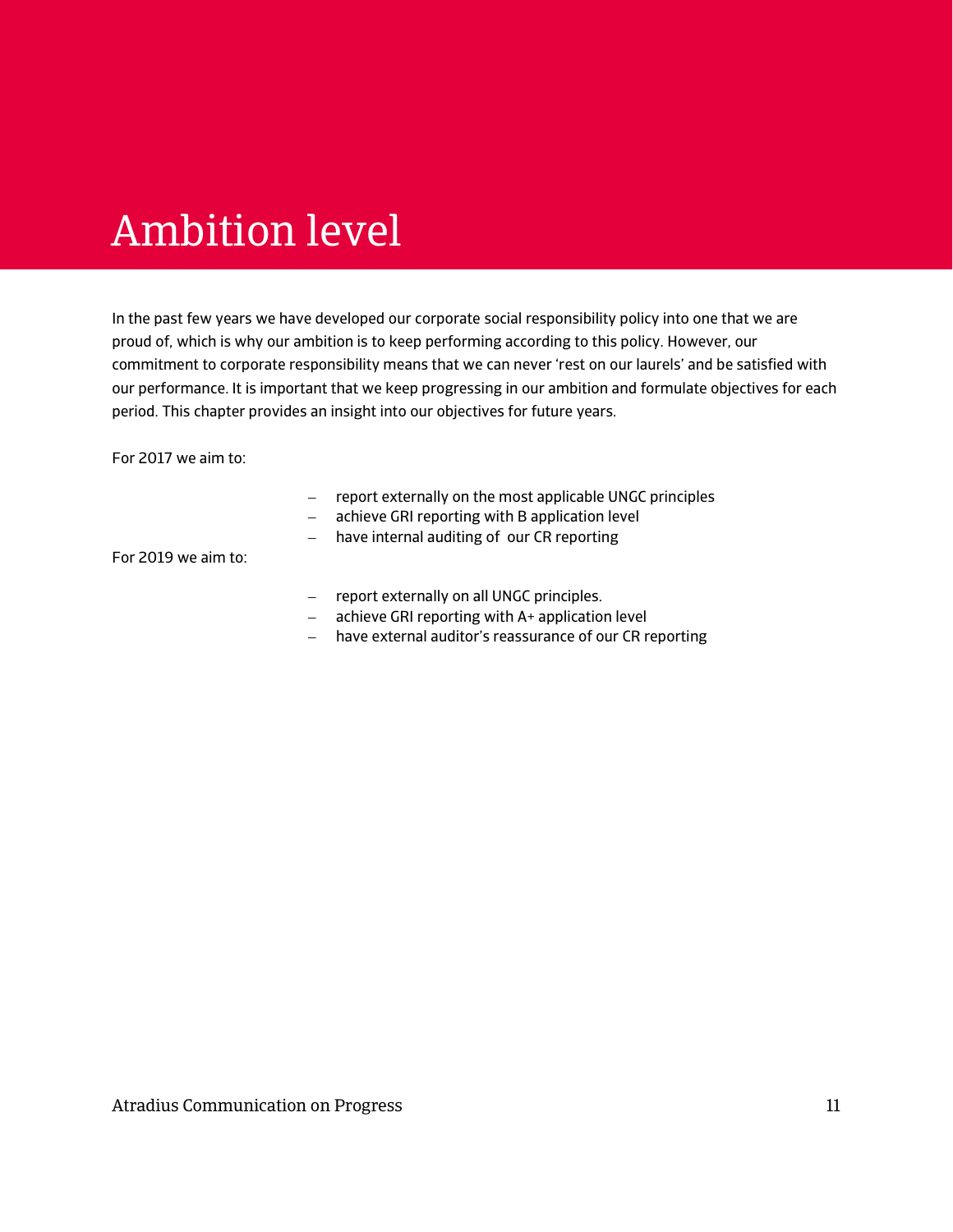# Appendix

## **Atradius environmental policy**

#### **Policy Statement**

Atradius offers a comprehensive range of credit management solutions that protect businesses of all sizes against the commercial and political risks inherent in domestic and global trade. Atradius recognises that our operations have an effect on the local, regional and global environment. Atradius N.V. is committed to a process of continuous improvement in environmental performance and pollution prevention. Environmental legislation will be regarded as setting the minimum standards of environmental performance.

#### **Environmental Goals**

#### **Energy Use**

- We will strive to conserve resources through efficient use and careful planning.
- **We will seek to use environmentally safe and sustainable energy sources to meet our needs** wherever practicable. We will plan to invest in improved energy efficiency.

#### **Recycling & Disposal of Waste**

- **We will minimize waste and whenever possible recycle materials.**
- We will make every endeavour to dispose of all waste through safe and responsible methods.

#### **Transportation**

- We strive to reduce the effect on the environment due to the work related transportation of our employees.
- We will promote a travel plan that encourages staff to use alternatives to single-occupancy car-use.

#### **Procurement**

- We will seek to address our impact on the environment when procuring goods and services.
- We will work with our suppliers and contractors to encourage that they recognise and reduce the environmental impact of their products and transportation.

#### **Policy Management and Communication**

**We will implement our policies through a coordinated environmental management system,** guidelines and training where appropriate.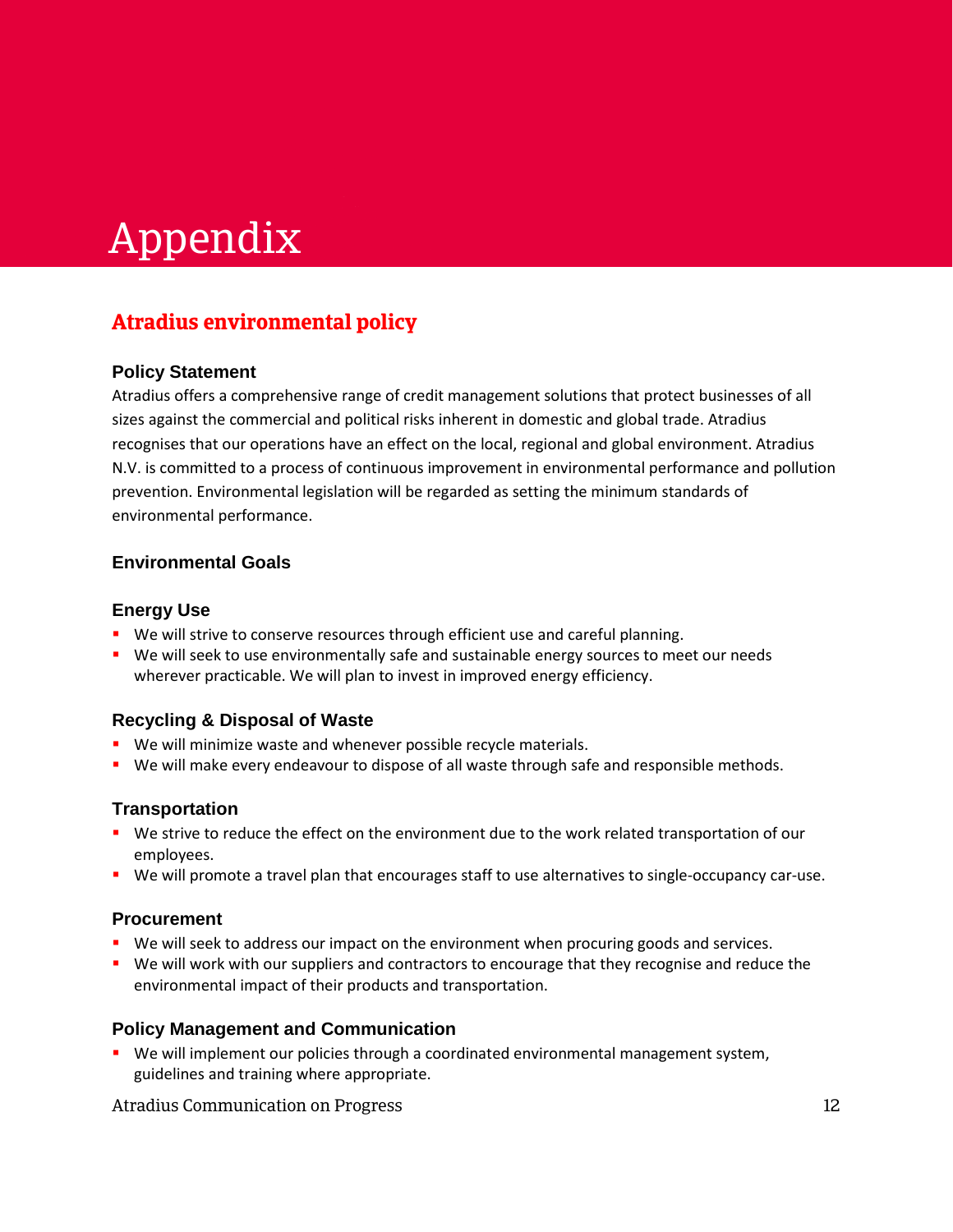- We will continue setting environmental targets and action plans designed to improve our environmental performance.
- We will review and update as necessary this policy on an annual basis. As part of the review we will conduct an evaluation of our performance in implementing these principles and in complying with all applicable laws and regulations.
- This policy will be promoted to all employees and made publicly available.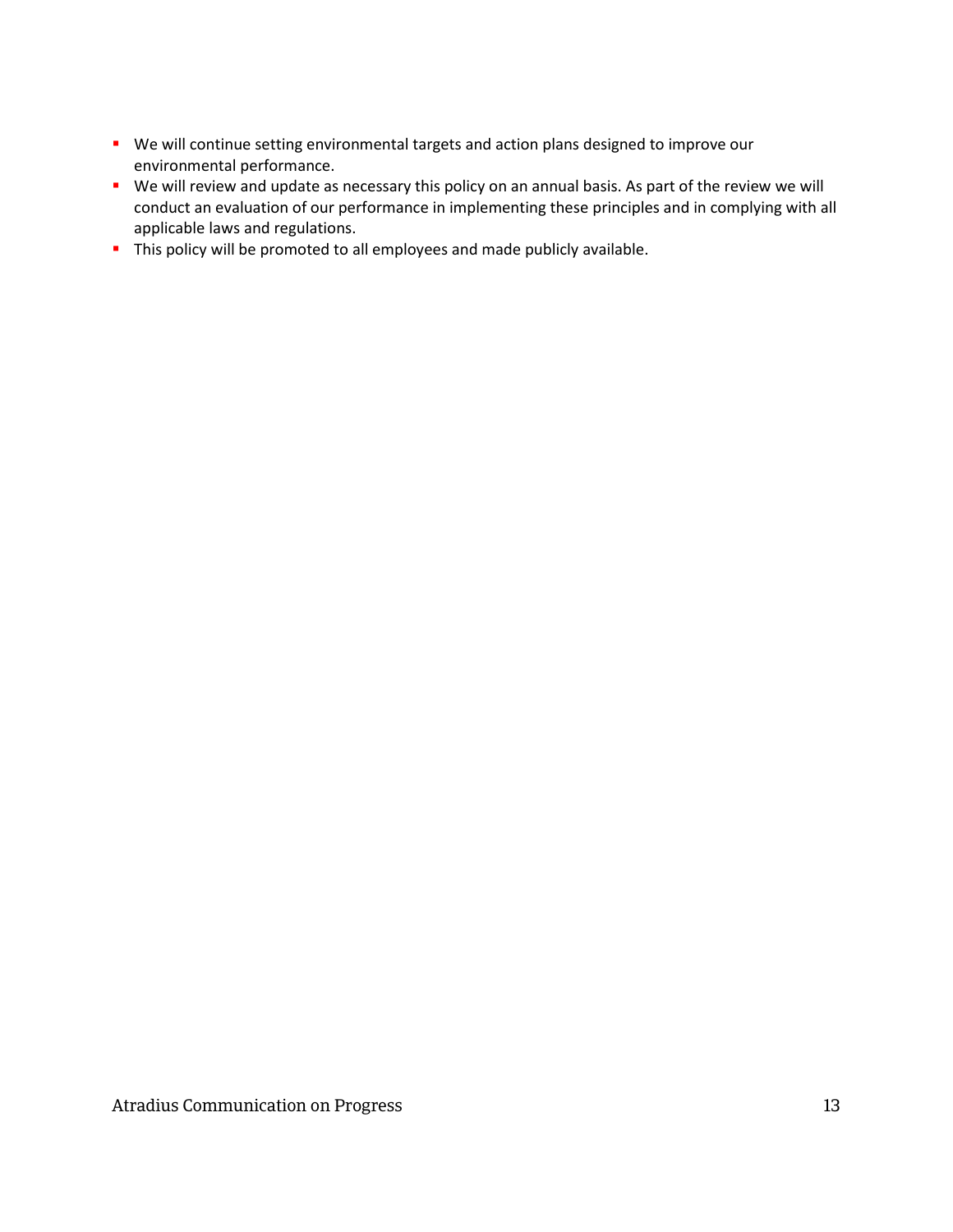# Atradius' corporate responsibility statement

October 2013

**s a responsible global company, we aim to manage the ethical, environmental and social risks of the way we do business. That means that, while endeavouring to make a worthwhile contribution to successful world trade and to our customer's prosperity,**  s a responsible global company, we aim to manage the ethical, environmental an social risks of the way we do business. That means that, while endeavouring to a worthwhile contribution to successful world trade and to our c **integrity towards our employees, customers, shareholders and indeed to all those with whom we interact.**

One way in which this commitment is manifested is through our affiliation to the UN Global Compact and to its principles on human rights, labour conditions, the environment and anti-corruption. Each year we report to the UN Global Compact on our continued commitment and the progress that we are making in all areas of corporate responsibility.

While we have an environmental and social strategy that covers the whole Atradius group, this also gives freedom to our operations across the globe to follow their own CSR initiatives.

As well as the annual progress report that we submit to the UN Global Compact, we also publish our environmental key performance indicators in our Annual Report. We plan to have these indicators externally audited for additional validation by the year 2017.

What follows is a summary of the impact that our corporate responsibility activities have on our various stakeholders and on the environment.

## Our people

We strive to improve our employees' satisfaction with the company and to raise our reputation within the labour market: effectively to be an employer of choice within our industry and in each region in which we operate. Through regular employee surveys, we seek to measure our employees' perception of the various aspects of their terms, conditions and quality of employment, to benchmark the results and wherever possible improve how we act as an employer. One example of how that manifests itself is our active strategy of internal engagement with our people to successively increase their knowledge level, attitude and behaviour. For instance, our people are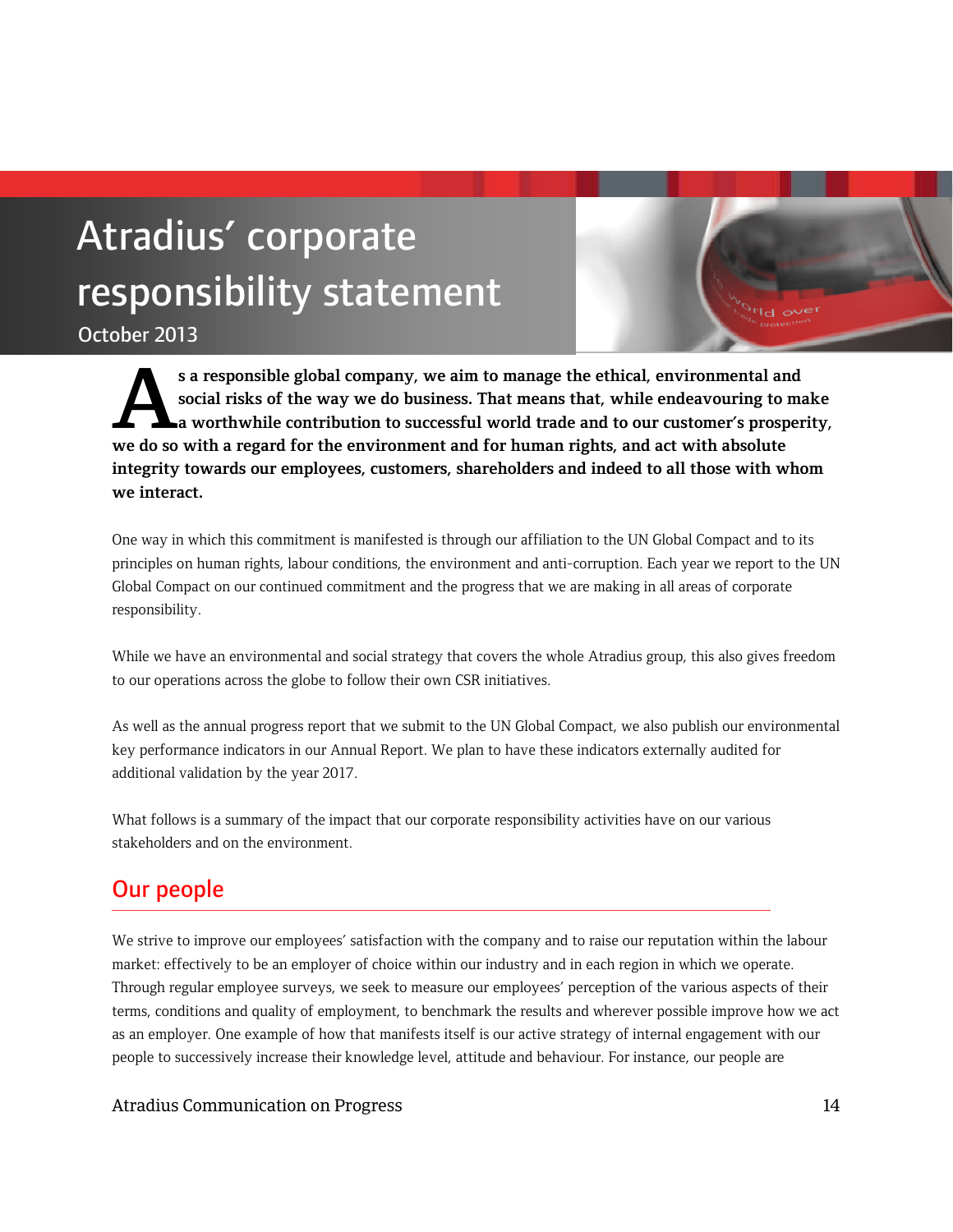involved and are encouraged to play an active part in realising our vision of sustainability. Our business principles and code of conduct support this engagement.

### Our customers

As we look forward, we will strengthen our leadership in the multi-stakeholder debate – i.e. understanding all of those stakeholders on whom, as a business, we have an impact - and in meeting the sustainability challenges present in our industry. We will continue to be open and transparent in informing our stakeholders of the way that we conduct ourselves within our professional and financial environment and will undertake a regular reputation survey to assess our progress in this field. We convey and, wherever possible, demonstrate our corporate responsibility principles to our customers and engage with them to increase understanding of socially responsible business practices.

### Our suppliers

We expect our suppliers to apply the same standards of ethical practice, diversity and environmental awareness that we set ourselves. In our purchasing, we seek to procure ethically sourced materials from our suppliers and, as a global corporation, we promote corporate responsibility throughout our entire supply chain, working towards the elimination of toxic substances, preventing pollution, promoting energy conservation and supporting human rights.

### Our communities

Atradius is fully aware of the responsibility it has towards the communities in which it operates, and as a company we encourage our people to involve themselves in initiatives that benefit those communities: whether financial, personal or social. We encourage all our operating companies, wherever they are based, to be actively involved in their local community.

### Our environment

We operate in a way that minimises our consumption of valuable and finite resources, simply because we believe that every business must be conscious of the impact they have on the environment. As a result, all our decisions take account of their lasting environmental effects.

We have established internal environmental sustainability programmes in our operations worldwide, including energy saving, recycling, and a travel policy that minimises our environmental footprint. We have also put in place environmentally friendly ways to distribute products and services to our customers.